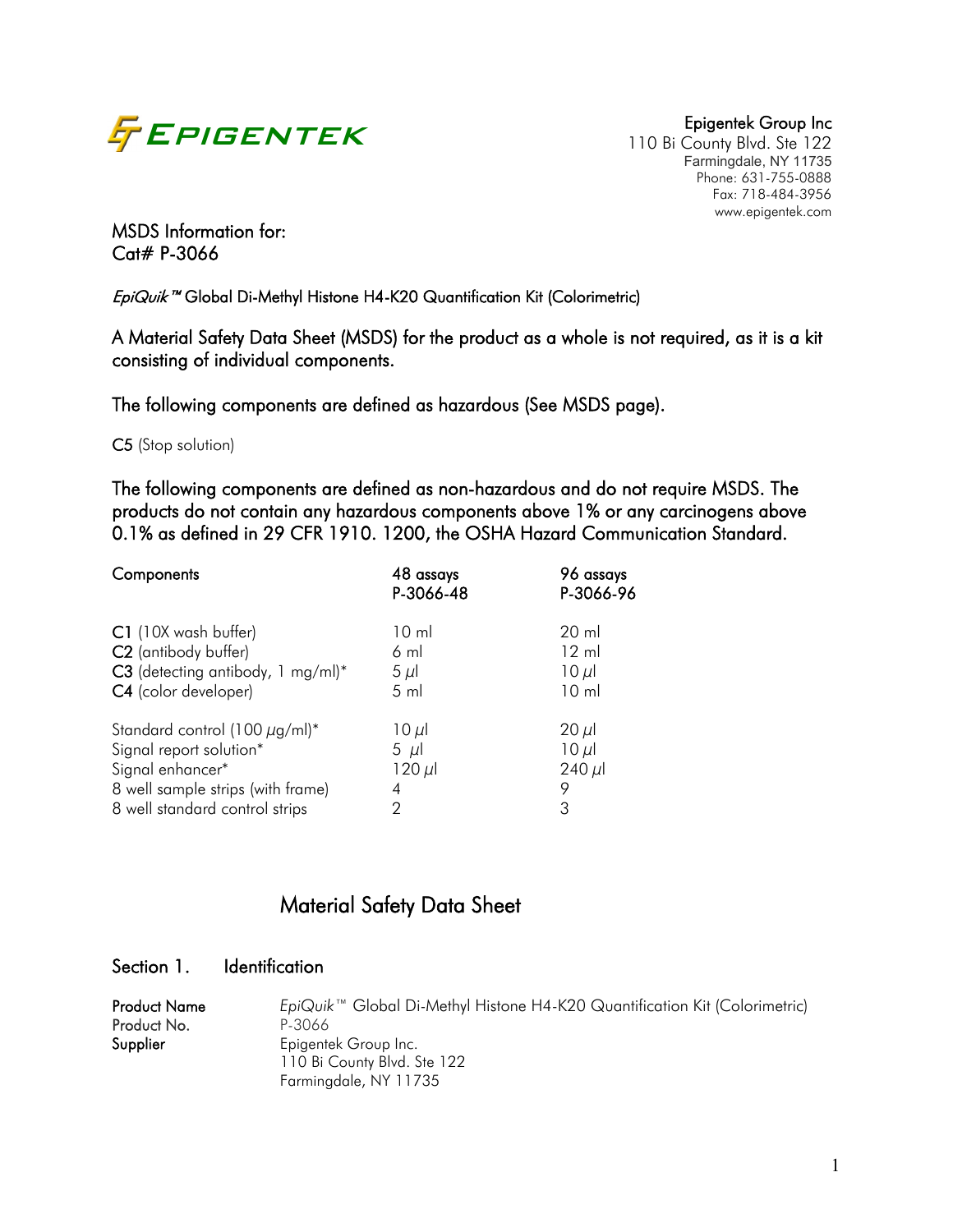In Case of Emergency 631-755-0888

## Section 2. Composition, Information on Ingredients

#### Ingredient Name

C5 (Stop solution) Cas# 7647-01-0

# Section 3. Hazards Identification

Label precautionary statements Toxic Toxic by inhalation Causes burns Irritating to respiratory system Toxic if ingested Eye contact may cause severe burns

#### Section 4. First Aid Measures

Inhalation: Remove to fresh air. If breathing is difficult, give oxygen. Get medical attention immediately.

Ingestion: Give large quantities of water or milk if available. Never give anything by mouth to an unconscious person. Get medical attention immediately.

Skin Contact: In case of contact, immediately flush skin with plenty of water for at least 15 minutes while removing contaminated clothing and shoes. Wash clothing before reuse. Thoroughly clean shoes before reuse. Get medical attention immediately.

Eye Contact: Immediately flush eyes with plenty of water for at least 15 minutes, lifting lower and upper eyelids occasionally. Get medical attention immediately.

#### Section 5. Fire Fight Measures

| Fire:                     | Not considered to be a fire hazard. May react with metals or heat to     |  |  |
|---------------------------|--------------------------------------------------------------------------|--|--|
|                           | release flammable hydrogen gas.                                          |  |  |
| Explosion:                | Not considered to be an explosion hazard.                                |  |  |
| Fire Extinguishing Media: | Water or water spray. Neutralize with soda ash or slaked lime.           |  |  |
| Special Information:      | In the event of a fire, wear full protective clothing and NIOSH-approved |  |  |
|                           | self-contained breathing apparatus with full facepiece operated in the   |  |  |
|                           | pressure demand or other positive pressure mode.                         |  |  |

#### Section 6. Accident Release Measures

General Information: Use proper personal protective equipment as indicated in Section 8 Spills/Leaks: Wear respirator, chemical safety goggles, rubber boots and heavy rubber gloves. Absorb onto vermiculite and hold for waste disposal. Ventilate area and wash spill site after material pickup is complete.

#### Section 7. Handling and Storage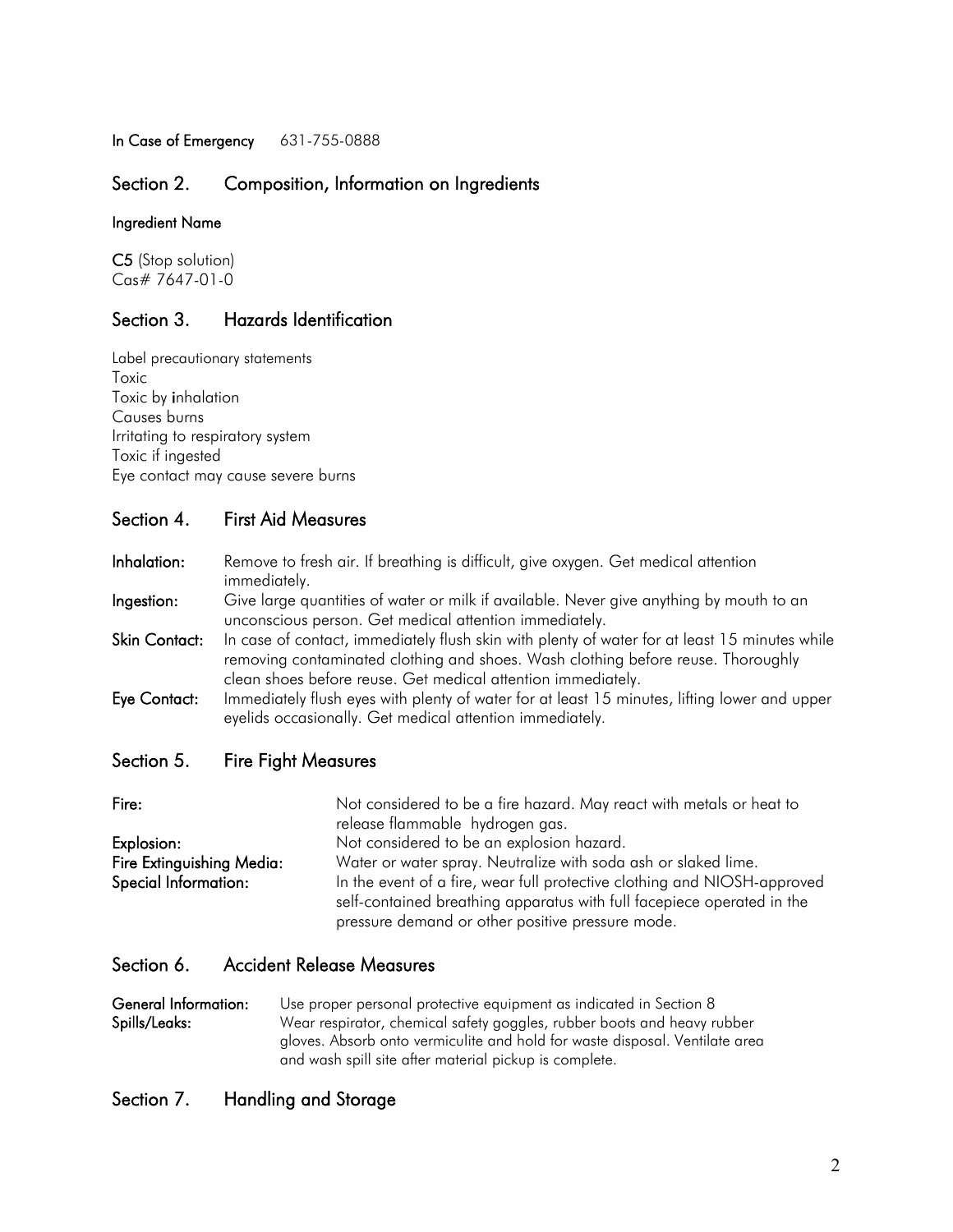| Handling: | Wear appropriate NIOSH/MSHHA approved respirator, chemical resistant     |
|-----------|--------------------------------------------------------------------------|
|           | gloves, safety goggles and other protective clothing. Mechanical Exhaust |
|           | reauired.                                                                |
| Storage:  | Store in a cool, dry place. Store in a tightly closed container          |

### Section 8. Exposure Control and Personal Protection

| <b>Engineering Controls:</b> | Use adequate general or local exhaust ventilation to keep airborne   |
|------------------------------|----------------------------------------------------------------------|
|                              | concentrations below the permissible exposure limits                 |
| Eye:                         | Wear safety glasses and chemical goggles if splashing is possible    |
| Skin:                        | Wear appropriate protective gloves to prevent skin exposure          |
| Clothing:                    | Wear appropriate protective clothing to minimize contact with skin   |
| Respirators:                 | Following the OSHA respirator regulations found in 29CFR 1910.134 or |
|                              | European Standard EN 149.                                            |

# Section 9. Physical and Chemical Properties

| <b>Physical State:</b>           | Liquid                                         |  |
|----------------------------------|------------------------------------------------|--|
| Appearance:                      | Clear colorless                                |  |
| Solubility:                      | Infinitely soluble.                            |  |
| Density:                         | 1.05 @ 15°C (59°F)                             |  |
| pH:                              | 2.02 (0.01 N)                                  |  |
| % Volatiles by Volume @ 21°C:100 |                                                |  |
| <b>Boiling Point:</b>            | $101 - 103^{\circ}$ C (214 - 217 $^{\circ}$ F) |  |
| <b>Melting Point:</b>            | No information found.                          |  |
| Vapor Density (Air=1):           | No information found.                          |  |
| Vapor Pressure (mm Hg):          | No information found.                          |  |
| Evaporation Rate (BuAc=1):       | No information found.                          |  |

## Section 10. Stability and Reactivity

| Stability:                               | Stable under ordinary conditions of use and storage.                                                                                                                                                                                                                           |
|------------------------------------------|--------------------------------------------------------------------------------------------------------------------------------------------------------------------------------------------------------------------------------------------------------------------------------|
| <b>Hazardous Decomposition Products:</b> | When heated to decomposition, emits toxic hydrogen chloride<br>fumes and will react with water or steam to produce heat and<br>toxic and corrosive fumes. Thermal oxidative decomposition<br>produces toxic chlorine fumes and explosive hydrogen gas.                         |
| Hazardous Polymerization:                | Will not occur.                                                                                                                                                                                                                                                                |
| Incompatibilities:                       | A strong mineral acid, concentrated hydrochloric acid is highly<br>reactive with strong bases, metals, metal oxides, hydroxides,<br>amines, carbonates and other alkaline materials. Incompatible<br>with materials such as cyanides, sulfides, sulfites, and<br>formaldehyde. |
| <b>Conditions to Avoid:</b>              | Heat, direct sunlight.                                                                                                                                                                                                                                                         |

# Section 11. Toxicological Information

Hydrochloric acid: Inhalation rat LC50: 3124 ppm/1H; Oral rabbit LD50: 900 mg/kg. Investigated as a tumorigen, mutagen, reproductive effector.

 --------\Cancer Lists\------------------------------------------------------ ---NTP Carcinogen---